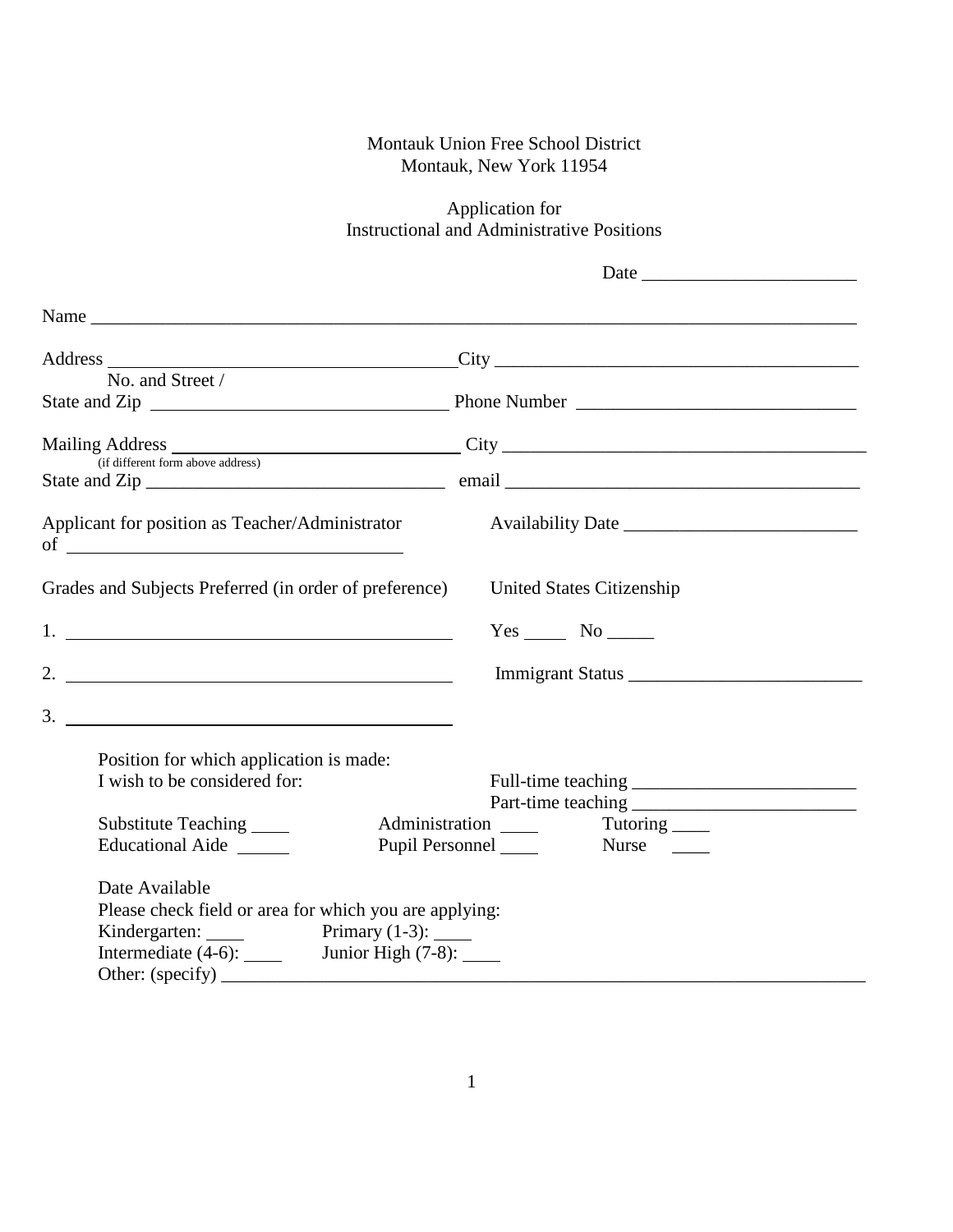## Personal Data

| in the                                                                                                                                      |                                                                                                                                                                                                                                                                                                                             |  |  |
|---------------------------------------------------------------------------------------------------------------------------------------------|-----------------------------------------------------------------------------------------------------------------------------------------------------------------------------------------------------------------------------------------------------------------------------------------------------------------------------|--|--|
|                                                                                                                                             |                                                                                                                                                                                                                                                                                                                             |  |  |
|                                                                                                                                             |                                                                                                                                                                                                                                                                                                                             |  |  |
| in the                                                                                                                                      |                                                                                                                                                                                                                                                                                                                             |  |  |
|                                                                                                                                             |                                                                                                                                                                                                                                                                                                                             |  |  |
|                                                                                                                                             |                                                                                                                                                                                                                                                                                                                             |  |  |
|                                                                                                                                             |                                                                                                                                                                                                                                                                                                                             |  |  |
|                                                                                                                                             |                                                                                                                                                                                                                                                                                                                             |  |  |
|                                                                                                                                             |                                                                                                                                                                                                                                                                                                                             |  |  |
| School or<br>Institution<br>Course<br>Name<br>College<br>University                                                                         | Total<br>Time<br>Diploma Year Dates<br>of<br>or and the state of the state of the state of the state of the state of the state of the state of the state of the state of the state of the state of the state of the state of the state of the state of the state of the sta<br>of<br>Spent<br>Degree Grad. Attend.<br>(Yr.) |  |  |
| Special or                                                                                                                                  |                                                                                                                                                                                                                                                                                                                             |  |  |
| Professional Work Experience: Please include student teaching if done within the last two years.<br>School and Location Dates Position held |                                                                                                                                                                                                                                                                                                                             |  |  |
|                                                                                                                                             |                                                                                                                                                                                                                                                                                                                             |  |  |
| 2. $\overline{\phantom{a}}$                                                                                                                 |                                                                                                                                                                                                                                                                                                                             |  |  |
|                                                                                                                                             |                                                                                                                                                                                                                                                                                                                             |  |  |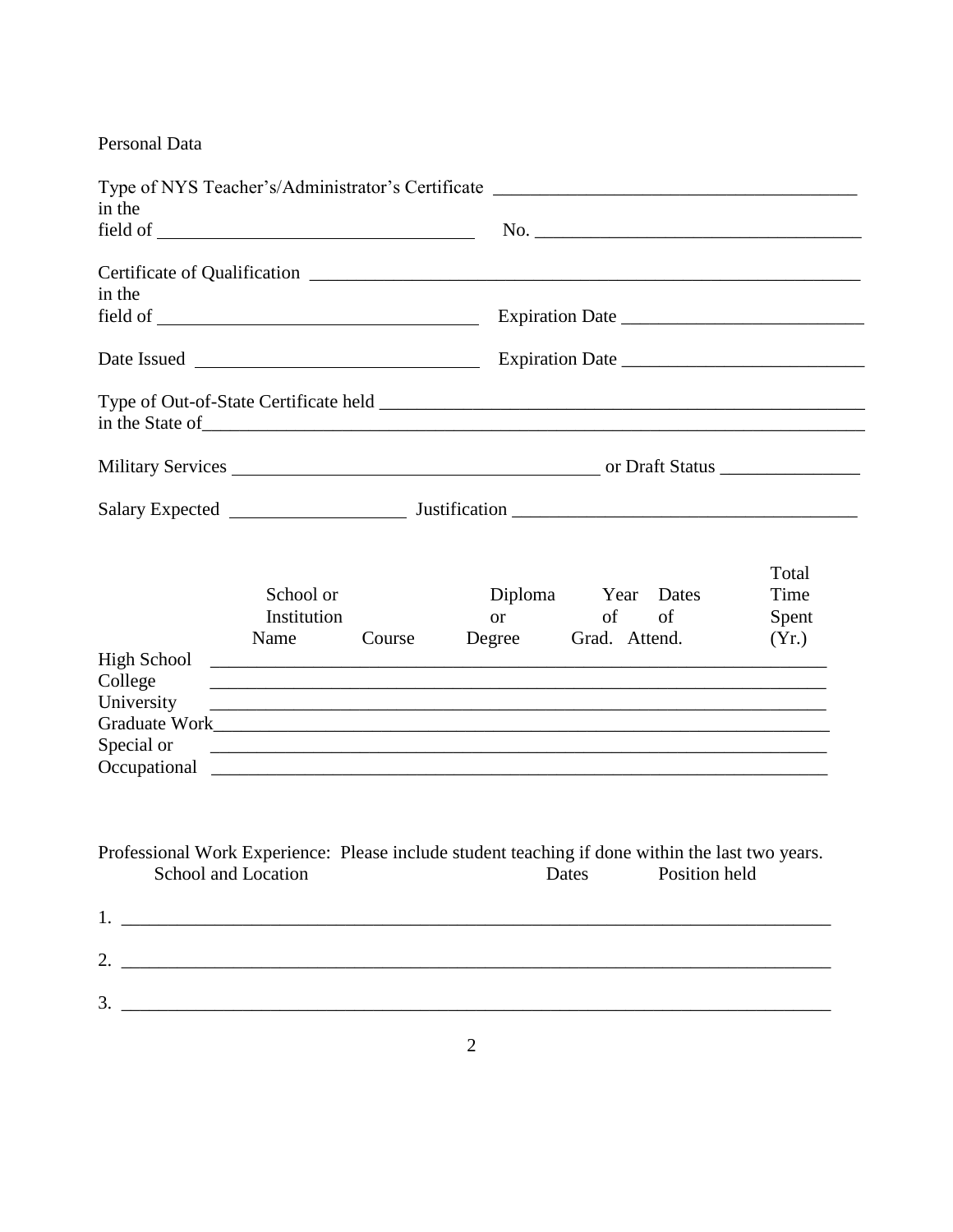Other Work Experience:

|          | <b>Employer and Location</b> | Dates | <b>Position Held</b> |  |
|----------|------------------------------|-------|----------------------|--|
|          |                              |       |                      |  |
| ⌒<br>ـ ت |                              |       |                      |  |
| 3        |                              |       |                      |  |

Please list three professional references under whom you have taught or who have firsthand knowledge of your character, personality, and teaching/administrative ability. Give complete information including ZIP CODE.

|    | Name | Position | Present Address and Phone No. |
|----|------|----------|-------------------------------|
| ◠  |      |          |                               |
| 3. |      |          |                               |

Three letters of recommendation must be filed with this application in order for it (the application) to be complete and establish eligibility for candidacy for the applied position.

\_\_\_\_\_\_\_\_\_\_\_\_\_\_\_\_\_\_\_\_\_\_\_\_\_\_\_\_\_\_\_\_\_\_\_\_\_\_\_\_\_\_\_\_\_\_\_\_\_\_\_\_\_\_\_\_\_\_\_\_\_\_\_\_\_\_\_\_\_\_\_\_\_\_\_\_\_\_\_\_ \_\_\_\_\_\_\_\_\_\_\_\_\_\_\_\_\_\_\_\_\_\_\_\_\_\_\_\_\_\_\_\_\_\_\_\_\_\_\_\_\_\_\_\_\_\_\_\_\_\_\_\_\_\_\_\_\_\_\_\_\_\_\_\_\_\_\_\_\_\_\_\_\_\_\_\_\_\_\_\_

\_\_\_\_\_\_\_\_\_\_\_\_\_\_\_\_\_\_\_\_\_\_\_\_\_\_\_\_\_\_\_\_\_\_\_\_\_\_\_\_\_\_\_\_\_\_\_\_\_\_\_\_\_\_\_\_\_\_\_\_\_\_\_\_\_\_\_\_\_\_\_\_\_\_\_\_\_\_\_\_

\_\_\_\_\_\_\_\_\_\_\_\_\_\_\_\_\_\_\_\_\_\_\_\_\_\_\_\_\_\_\_\_\_\_\_\_\_\_\_\_\_\_\_\_\_\_\_\_\_\_\_\_\_\_\_\_\_\_\_\_\_\_\_\_\_\_\_\_\_\_\_\_\_\_\_\_\_\_\_\_

\_\_\_\_\_\_\_\_\_\_\_\_\_\_\_\_\_\_\_\_\_\_\_\_\_\_\_\_\_\_\_\_\_\_\_\_\_\_\_\_\_\_\_\_\_\_\_\_\_\_\_\_\_\_\_\_\_\_\_\_\_\_\_\_\_\_\_\_\_\_\_\_\_\_\_\_\_\_\_\_

Please list any activities or teams in which you have participated and would be willing to supervise in our district.

Professional Activities, Organizations, Offices and Honors

List works published or exhibited  $\Box$ 

Special Talents, Abilities, Interests, or Hobbies \_\_\_\_\_\_\_\_\_\_\_\_\_\_\_\_\_\_\_\_\_\_\_\_\_\_\_\_\_\_\_\_\_\_\_\_\_\_\_\_\_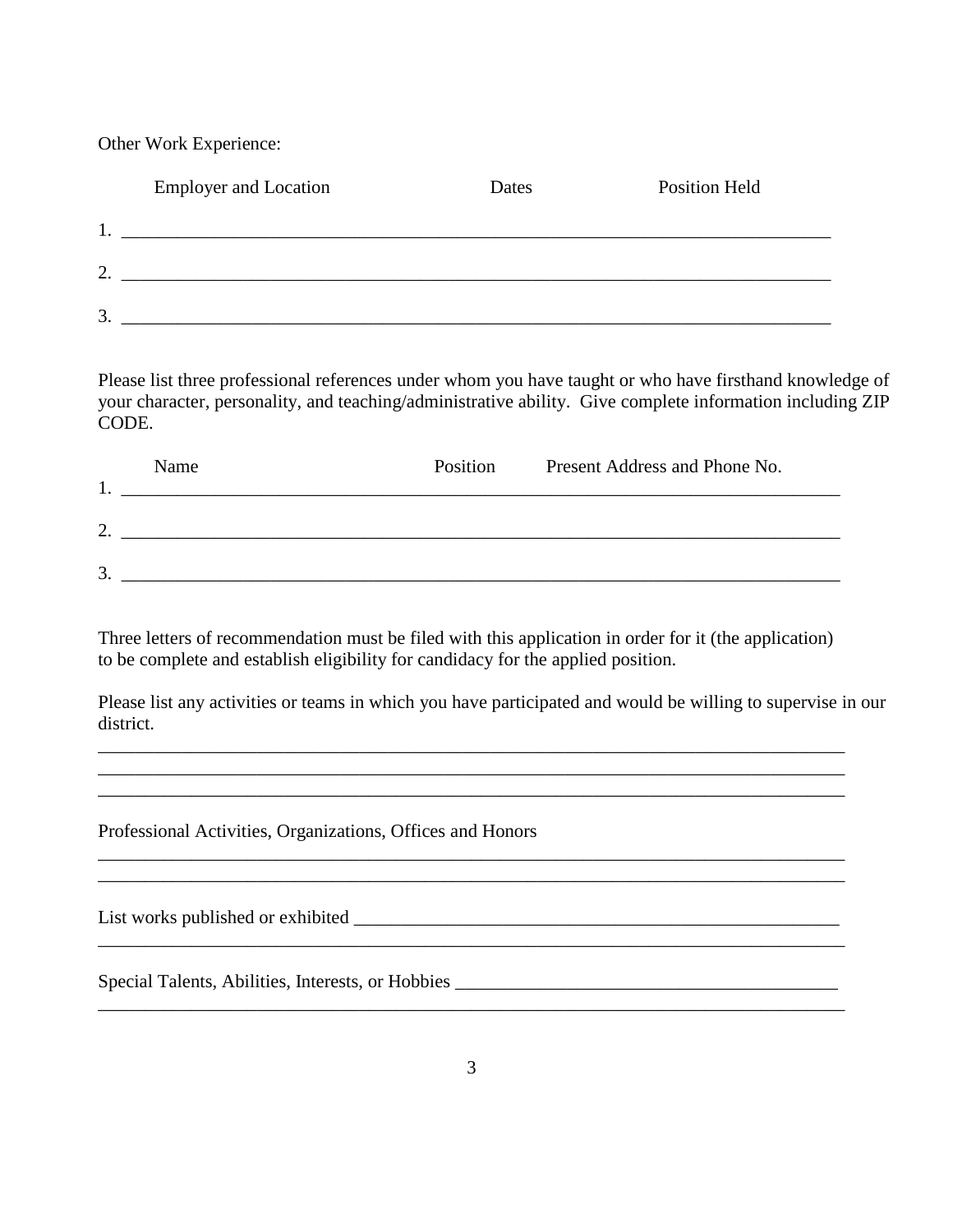List extracurricular activities (clubs, sports, publications, etc.) you are willing to sponsor or coach \_\_\_\_\_\_\_\_\_\_\_\_\_\_\_\_\_\_\_\_\_\_\_\_\_\_\_\_\_\_\_\_\_\_\_\_\_\_\_\_\_\_\_\_\_\_\_\_\_\_\_\_\_\_\_\_\_\_\_\_\_\_\_\_\_\_\_\_\_\_\_\_\_\_\_\_\_\_\_

\_\_\_\_\_\_\_\_\_\_\_\_\_\_\_\_\_\_\_\_\_\_\_\_\_\_\_\_\_\_\_\_\_\_\_\_\_\_\_\_\_\_\_\_\_\_\_\_\_\_\_\_\_\_\_\_\_\_\_\_\_\_\_\_\_\_\_\_\_\_\_\_\_\_\_\_\_\_\_

\_\_\_\_\_\_\_\_\_\_\_\_\_\_\_\_\_\_\_\_\_\_\_\_\_\_\_\_\_\_\_\_\_\_\_\_\_\_\_\_\_\_\_\_\_\_\_\_\_\_\_\_\_\_\_\_\_\_\_\_\_\_\_\_\_\_\_\_\_\_\_\_\_\_\_\_\_\_\_ \_\_\_\_\_\_\_\_\_\_\_\_\_\_\_\_\_\_\_\_\_\_\_\_\_\_\_\_\_\_\_\_\_\_\_\_\_\_\_\_\_\_\_\_\_\_\_\_\_\_\_\_\_\_\_\_\_\_\_\_\_\_\_\_\_\_\_\_\_\_\_\_\_\_\_\_\_\_\_ \_\_\_\_\_\_\_\_\_\_\_\_\_\_\_\_\_\_\_\_\_\_\_\_\_\_\_\_\_\_\_\_\_\_\_\_\_\_\_\_\_\_\_\_\_\_\_\_\_\_\_\_\_\_\_\_\_\_\_\_\_\_\_\_\_\_\_\_\_\_\_\_\_\_\_\_\_\_\_ \_\_\_\_\_\_\_\_\_\_\_\_\_\_\_\_\_\_\_\_\_\_\_\_\_\_\_\_\_\_\_\_\_\_\_\_\_\_\_\_\_\_\_\_\_\_\_\_\_\_\_\_\_\_\_\_\_\_\_\_\_\_\_\_\_\_\_\_\_\_\_\_\_\_\_\_\_\_\_ \_\_\_\_\_\_\_\_\_\_\_\_\_\_\_\_\_\_\_\_\_\_\_\_\_\_\_\_\_\_\_\_\_\_\_\_\_\_\_\_\_\_\_\_\_\_\_\_\_\_\_\_\_\_\_\_\_\_\_\_\_\_\_\_\_\_\_\_\_\_\_\_\_\_\_\_\_\_\_ \_\_\_\_\_\_\_\_\_\_\_\_\_\_\_\_\_\_\_\_\_\_\_\_\_\_\_\_\_\_\_\_\_\_\_\_\_\_\_\_\_\_\_\_\_\_\_\_\_\_\_\_\_\_\_\_\_\_\_\_\_\_\_\_\_\_\_\_\_\_\_\_\_\_\_\_\_\_\_ \_\_\_\_\_\_\_\_\_\_\_\_\_\_\_\_\_\_\_\_\_\_\_\_\_\_\_\_\_\_\_\_\_\_\_\_\_\_\_\_\_\_\_\_\_\_\_\_\_\_\_\_\_\_\_\_\_\_\_\_\_\_\_\_\_\_\_\_\_\_\_\_\_\_\_\_\_\_\_ \_\_\_\_\_\_\_\_\_\_\_\_\_\_\_\_\_\_\_\_\_\_\_\_\_\_\_\_\_\_\_\_\_\_\_\_\_\_\_\_\_\_\_\_\_\_\_\_\_\_\_\_\_\_\_\_\_\_\_\_\_\_\_\_\_\_\_\_\_\_\_\_\_\_\_\_\_\_\_

Briefly state your philosophy of education, reasons for entering teaching, goals and any other pertinent information which you feel might help you with your candidacy.

Other Information:

Have you at any time, in school or outside of school, willfully and deliberately advocated advised or taught the doctrine that the Government of the United States or any state or of any political subdivision thereof should be overturned or overthrown by force, violence or by any unlawful means?

(Circle one) yes \_\_\_\_ no \_\_\_\_

Do you have any impairment, physical, mental, or medical, which interfere with your ability to perform the job for which you have applied for? If yes, give details. \_\_\_\_\_\_\_\_\_\_\_\_\_\_\_\_\_\_\_\_\_\_\_

\_\_\_\_\_\_\_\_\_\_\_\_\_\_\_\_\_\_\_\_\_\_\_\_\_\_\_\_\_\_\_\_\_\_\_\_\_\_\_\_\_\_\_\_\_\_\_\_\_\_\_\_\_\_\_\_\_\_\_\_\_\_\_\_\_\_\_\_\_\_\_\_\_\_\_\_\_\_\_\_\_

\_\_\_\_\_\_\_\_\_\_\_\_\_\_\_\_\_\_\_\_\_\_\_\_\_\_\_\_\_\_\_\_\_\_\_\_\_\_\_\_\_\_\_\_\_\_\_\_\_\_\_\_\_\_\_\_\_\_\_\_\_\_\_\_\_\_\_\_\_\_\_\_\_\_\_\_\_\_\_\_\_ \_\_\_\_\_\_\_\_\_\_\_\_\_\_\_\_\_\_\_\_\_\_\_\_\_\_\_\_\_\_\_\_\_\_\_\_\_\_\_\_\_\_\_\_\_\_\_\_\_\_\_\_\_\_\_\_\_\_\_\_\_\_\_\_\_\_\_\_\_\_\_\_\_\_\_\_\_\_\_\_\_

Have you ever been convicted of a crime? If yes, give details.

Time lost through illness in the past two years. \_\_\_\_\_\_\_\_\_\_\_\_\_\_\_\_\_\_\_\_\_\_\_\_\_\_\_\_\_\_\_\_\_\_\_\_\_\_\_\_\_\_\_

I hereby certify that the listed information, to the best of my knowledge, is true, accurate and complete. Any falsification of this record will be sufficient cause for disqualification. Furthermore, it is understood that this application becomes the property of the Montauk Board of Education.

References and personal information which become a part of this application are to be regarded as confidential and shall not be revealed to me.

\_\_\_\_\_\_\_\_\_\_\_\_\_\_\_\_\_\_\_\_\_\_\_\_ \_\_\_\_\_\_\_\_\_\_\_\_\_\_\_\_\_\_\_\_\_\_\_\_\_\_\_\_\_\_\_\_\_\_\_\_\_\_\_\_

Date of Application Signature of Applicant